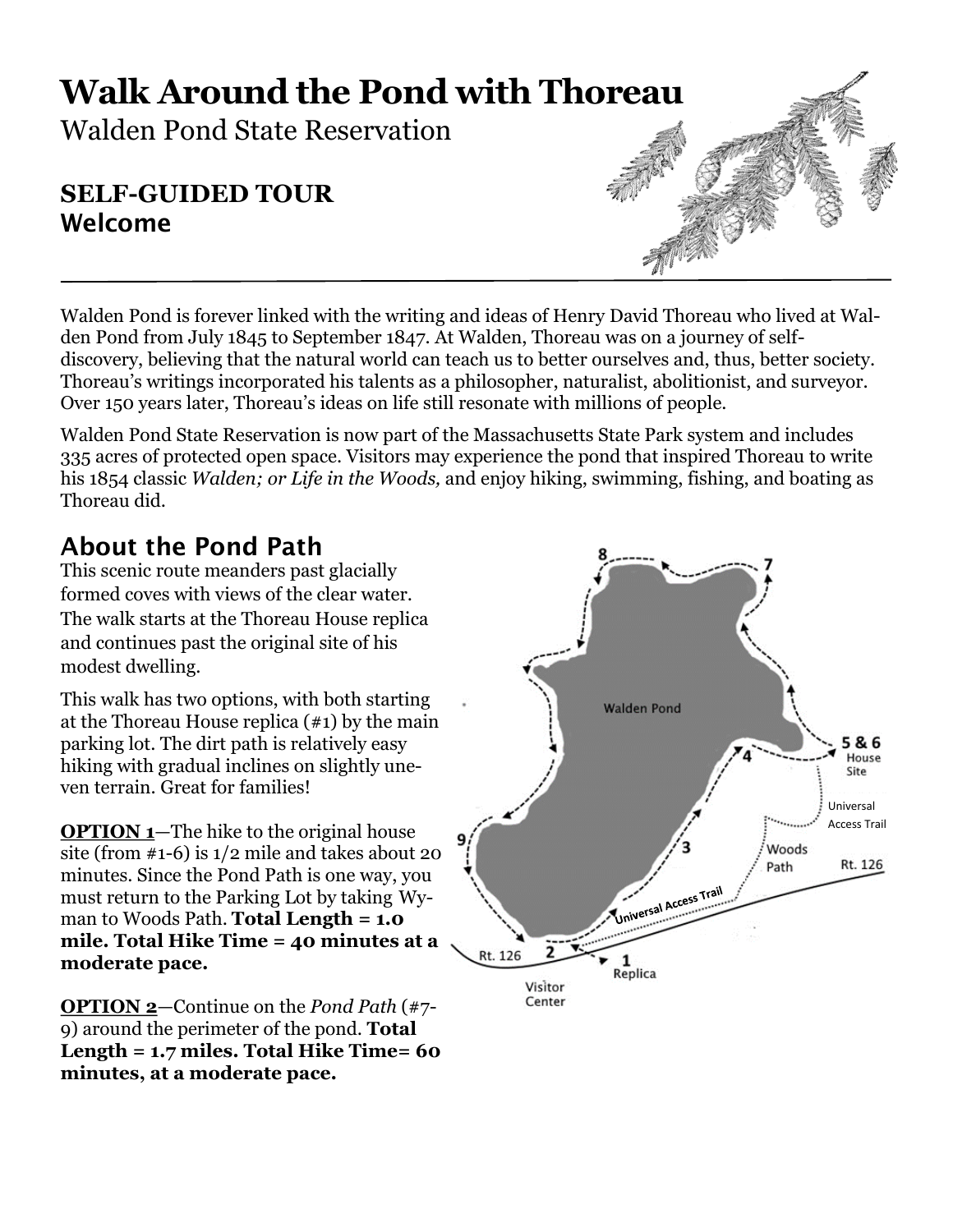# For Your Safety

- The Pond Path is one-way, counterclockwise. Stay on designated trails
- No running or bikes on this heavily used trail
- No pets in park year-round
- Leave only footprints, take only pictures
- Follow all COVID 19 safety protocols

*Begin your journey at the Thoreau House replica.*

## 1) Simplify, Simplify *Thoreau House Replica*

Peek inside this authentic reproduction of the house that 27-year-old Thoreau built in 1845 where he lived for two years, two months and two days.

Thoreau wanted a simple house with no distractions, saying:

#### **Many of the luxuries, and many of the so called comforts of life, are not only not indispensable, but positive hindrances to the elevation of mankind.**

*—Walden*

Thoreau repurposed white pine boards and other parts from a workman's shanty to build his house. The total cost of materials for Thoreau's house was \$28.12 ½, about two months wages.



*Simplicity inside Thoreau's house replica*

Pace the width and length outside of the building to get a sense of the size. Could you live in a house this size?

*Cross the highway (Route 126) at the flashing crosswalk signal. Turn right at bottom of the beach ramp to enter the woods at the start of the one-way Pond Path.*

# 2) Thoreau's Daily Meditation *Main Beach — Start of Pond Path*

While at Walden, Thoreau developed his life-long habit of taking daily meditative walks. He always carried a field notebook and pencil to write down his observations and inspirations. After his walks, he would rewrite his notes in his daily journal. Thoreau kept a journal from age 20 onwards.

## **I think I cannot preserve my health and spirits unless I spend four hours a day at least—and it is commonly more than that—sauntering through the woods and fields absolutely free from all worldly engagements.**

—*Walking*

*Continue along the Pond Path.*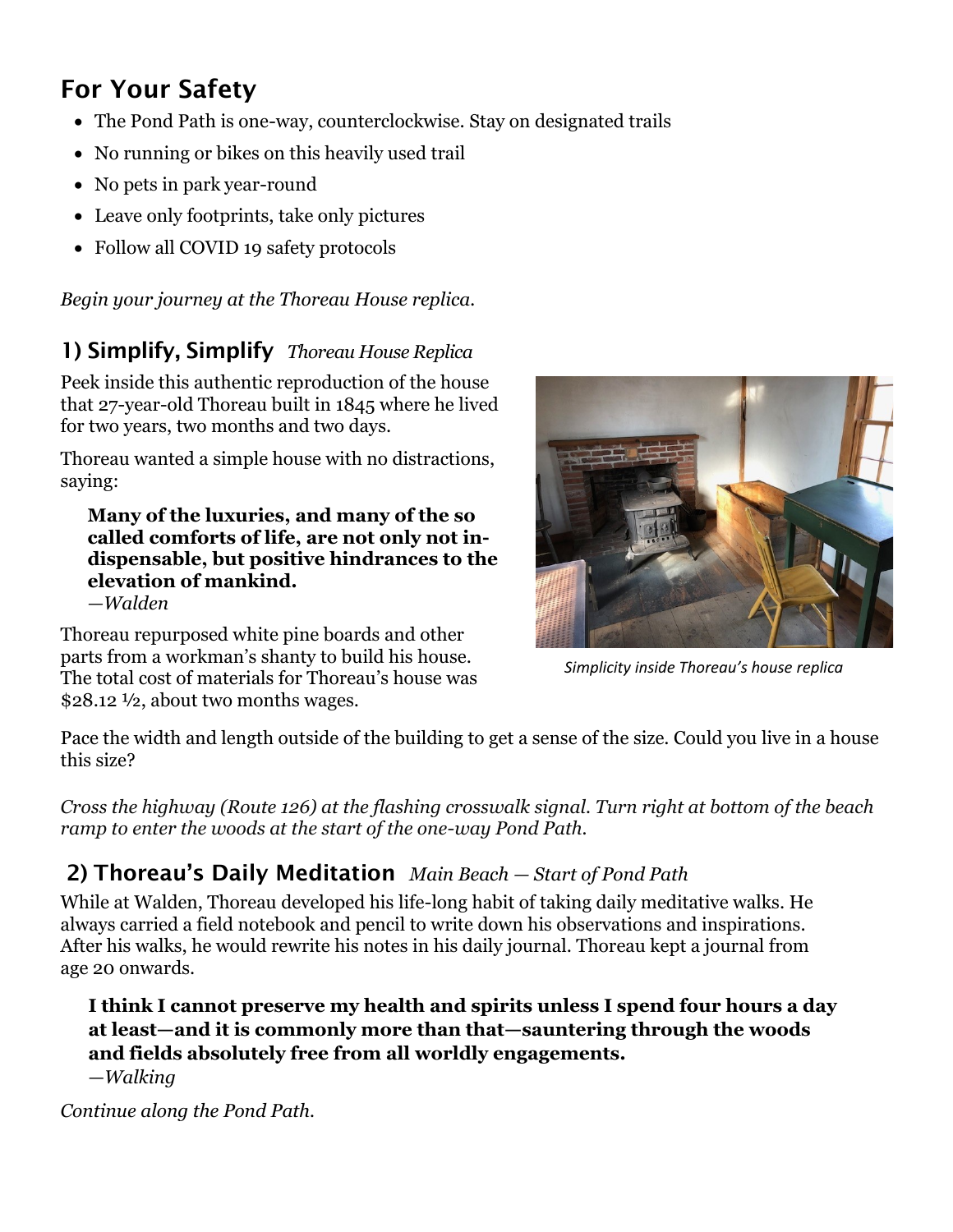# 3) Thoreau's Fire-side *Red Cross Beach*

Thoreau called this area his "fire-side," as it was the warmest part of the pond in winter due to its exposure to the sun. He spent time here enjoying the sun's

glow on winter days.

**...the sun reflected from the pitch-pine woods and the stony shore, made the fire-side of the pond; it is so much pleasanter and wholesome to be warmed by the sun while you can be, than by an artificial fire.**

*—Walden*

Re-enter the woods by the granite marker at the Pond Path en*trance.*

# 4) Exploring the Depth *Thoreau's Cove*

**A lake is the landscape's most expressive feature. It is the earth's eye; looking into which the beholder measures the depth of his own nature.** *—Walden*

Thoreau's Cove is where he spent most of his time at Walden. While living here, Thoreau honed his interests in science and surveying, reading many books, and taking scientific measurements of the lake with a rustic plumb bob to plot the first survey of Walden Pond's depths. The Visitor Center has the survey in larger detail.

Though many locals thought Walden bottomless, Thoreau plumbed the deepest point at 102 feet

and published his survey in *Walden*. It would later prove to be the deepest natural lake in Massachusetts.

Thoreau's measurements were accurate and later confirmed using modern methods.

*Continue along the Pond Path.*

#### 5) Life in the Woods *Thoreau's Original House Site*

These granite pillars mark the footprint of Thoreau's original house and woodshed. Recall the replica house. Picture it here.

Thoreau loved solitude but he treasured sharing and exchanging ideas. Thoreau expressed his ideas in his writings, conversations, and public lectures. During his sojourn at Walden, Thoreau journaled daily at his little green desk. He was an aspiring writer and drafted his first book, *A Week on the Concord and Merrimack Rivers,* about a boat trip he took with his brother to New Hampshire.



ralden dar.



*Thoreau's survey of the pond—1846*

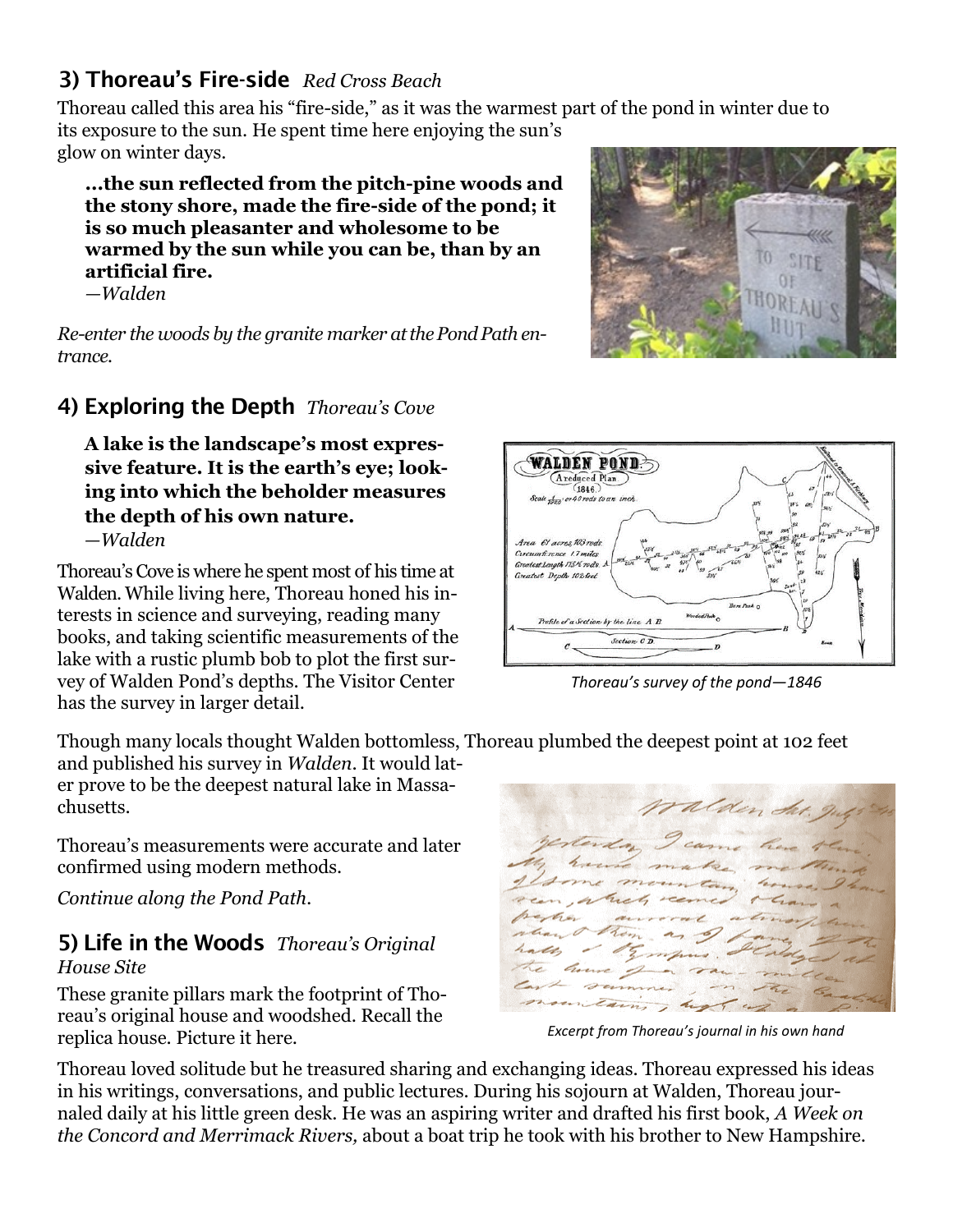Family and friends visited from Concord quite often and Thoreau would go to town for errands and news. While residing at Walden, Thoreau protested slavery and the Mexican American War by not paying his taxes to the government. For this act, he was jailed for the night of July 23, 1846.

#### **I had three chairs in my house; one for solitude, two for friendship, three for society...It is surprising how many great men and women a small house will contain. I have had twenty-five or thirty souls, with their bodies, at once under my roof.** —*Walden*

*Step over to the cairn of rocks.*

# 6) Pause and Reflect *The Cairn*

Henry David Thoreau died of tuberculosis in 1862 at age 44. This rock cairn was started ten years

later as a natural memorial to Thoreau's ideas, by close friend Bronson Alcott and visiting suffragist Mary Newbury Adams. Admirers continue to add stones to honor Thoreau's legacy. Add a stone of your own but please leave stones placed by others.

*Continue along the Pond Path.*

# 7) Questioning Progress *Ice Fort Cove*

The Concord branch of the Fitchburg Railroad started running trains in 1844, the year before Thoreau built his house. In the winter of 1846- 47, Thoreau observed teams of workers harvest and stack blocks of ice from Walden onto the shore to be transported by train to Boston Harbor for shipment to warmer climates. Thoreau referred to this stacked ice as "a vast blue fort." The rail-



*"Henry David Thoreau Greets a Train" Tom Leamon watercolor (with permission)*

road represented the Industrial Revolution and Thoreau questioned the changes this brought.

#### **Our inventions are wont to be pretty toys, which distract our attention from serious things. They are but improved means to an unimproved end.** —*Walden*

*Continue along the Pond Path.*

# 8) The Changing Forest *Along the wooded southern side of the pond*

Stop and observe the regenerating forest all around you. In Thoreau's time, much of the land around Walden was managed woodlot that provided fuel for homes and wood-burning train engines. Today, this land is conserved, and the forest ecosystem grows undisturbed, creating a rich habitat for wildlife.

**But since I left these shores the woodchoppers have still further laid them waste, and now for many a year there will be no more rambling through these aisles of wood…How can you expect the birds to sing when their groves are cut down? —***Walden*

*Continue along the Pond Path.*